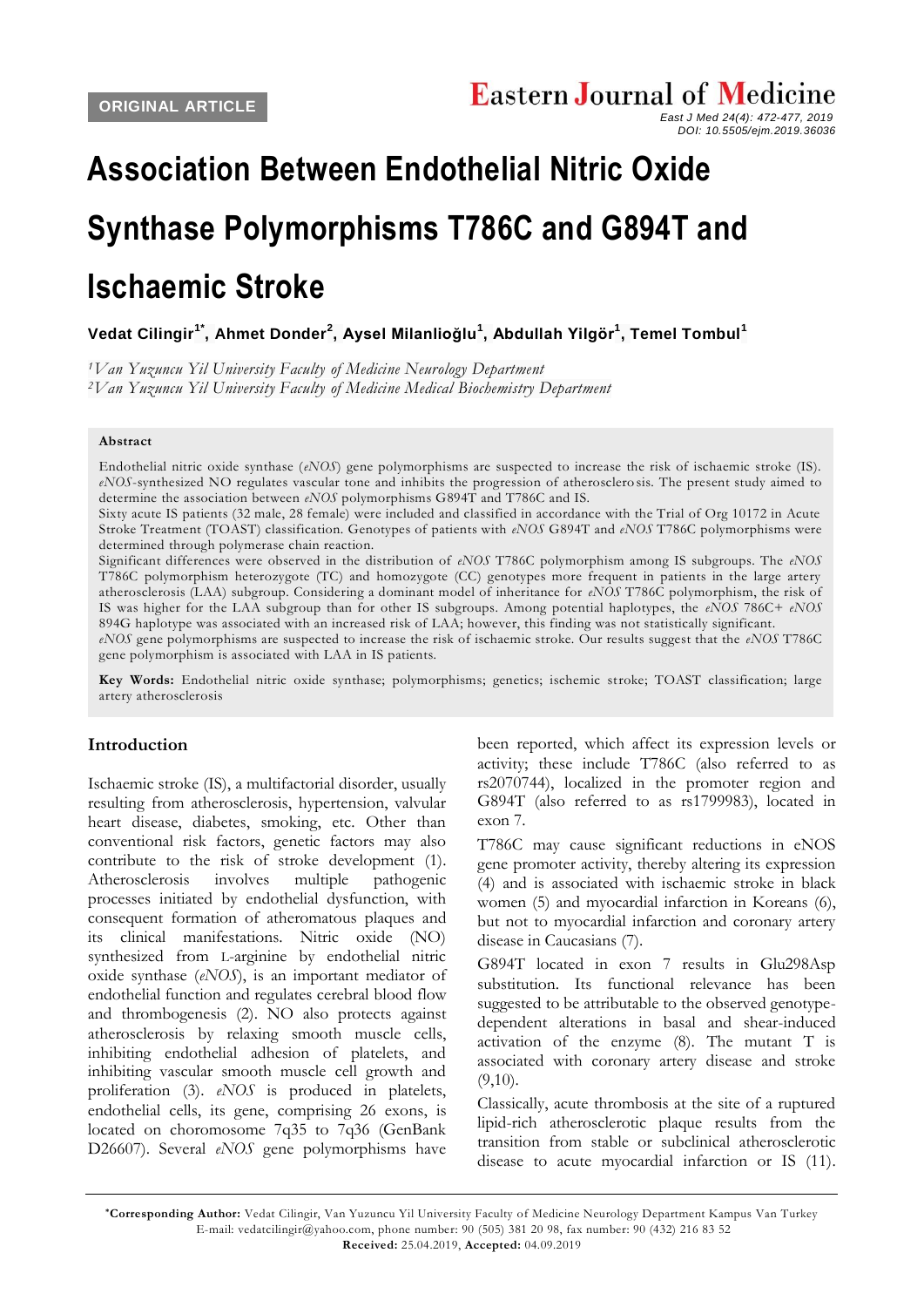Increasing evidence suggests atherosclerosis is a complex multifactorial disorder involving multiple gene-gene and gene-environment interactions. Considering the function of endothelial NO, its primary antithrombotic role in the vasculature is easily discernable. Hence, the present study aimed to investigate the possible association between eNOS polymorphisms and IS in IS subgroups classified in accordance with the Trial of Org 10172 in Acute Stroke Treatment (TOAST) classification.

### **Material and Methods**

**Ethics Statement:** The study was approved by the Yuzuncu Yil University Faculty of Medicine Ethical Committee and written informed consent was obtained from participant.

**Subjects:** This prospective study involved 60 unrelated consecutive hospitalized patients with first IS in neurology clinic of Yuzuncu Yil University Faculty of Medicine Hospital. Patients were those with new onset IS registered in stroke centre with clinical evidence lasting more than 24 h. Only patients with first-ever IS were included in this analysis. Patients with recurrent stroke, transient ischemic attack, cancer, hematological diseases, autoimmune disease including antiphospholipid antibody syndrome, renal or liver failure were excluded.

All cases were grouped using the Trial of Org 10172 in Acute Stroke Treatment criteria (TOAST) classification. According to TOAST classification cases were divided into five categories: large-artery atherosclerosis (LAA), small vessel occlusion, cardioembolism, other determined etiology, and stroke of undetermined etiology. Stroke of undetermined etiology group consists of patients who no etiologic factor is found despite sufficient investigation and those with incomplete assessment (12,13). Stroke severity was assessed on admission using the validated Canadian Neurological Scale (CNS); higher scores in this scale indicate lower severity (14). The CNS evaluates level of consciousness; aphasia; orientation; facial paresis; and power in arm, hand, and leg.

**Data Collection, Defining Risk Factors:** A question survey was completed by the participants involving the demographic characteristics and history of hypertension, diabetes, myocardial infarction, smoking, family history and other risk factors. The examination findings and results of investigation including electrocardiography, echocardiography, blood tests, brain imaging and cranial arterial imaging were recorded. Diabetes was assessed according to fasting blood glucose, and ⁄or use of glucose-lowering drugs. Hypertension was defined as high blood

pressure on two separate occasions or a history of treated hypertension. Presence of myocardial infarction, angioplasty, or lower limb arterial disease history was defined as positive cardiovascular history.

**eNOS G894T, T-786C Genotyping:** Polymorphisms are invastigated with PCR technic by using reverse hybridisation based stripassay kits (ViennaLab Diagnostika GmbH, Austria). Stripassays are based on reverse-hybridization of biotinylated PCR products working with immobilized oligos on teststrip generate results by enzymatic color reaction visible to the naked eye. By Cardio Vascular Disease Ateroscleroz StripAssay tests eNOS G894T, T-786C polymorphisms are searched on genetic material related genetic region. This procedure involves three grades: (1) genomic DNA isolation from peripheral lymphocites, (2) PCR amplification using biotinylated primers, (3) hybridization of amplification products to a test strip containing allele-specific oligonucleotide probes. Bound biotinylated sequences are detected using color substrates.

**Statistical Analysis:** Descriptive statistics for the continuous variables were presented as mean, standard deviation, minimum and maximum values, with count and percentages for categorical variables. The chi-square test was used to determine whether the allelic frequencies were in accordance with Hardy– Weinberg equilibrium (HWE) or not. Oneway analysis of variance (ANOVA) was used to compare group means. The frequencies of the alleles and genotypes were compared between patient groups by the chi-square test. The conditional logistic regression analysis was used to estimate Odds Ratio (OR) and 95% confidence intervals (CIs) for the strength of association between *eNOS* gene polymorphism and the risk of IS subgroups. The statistical significance level was measured as 5%; the Statistical Package for the Social Sciences (SPSS) was used for all statistical computations (version 22, IBM SPSS, Armonk, NY, USA).

#### **Results**

The demographic characteristics of 60 IS patients (53.3% male; mean age, 63.6 years) are shown in table 1, along with the prevalence of conventional risk factors for vascular disease such as history of hypertension, diabetes, smoking, hyperlipidaemia, etc. IS patients were classified into the following subgroups (Table 2) in accordance with the TOAST classification: small vessel occlusion (n=12), large artery atherosclerosis (LAA; n=22), cardioembolic infarct (n=8), unknown etiology (n=7), and other etiologies (n=1). Disease severity was rated in accordance with CNS guidelines. The distribution of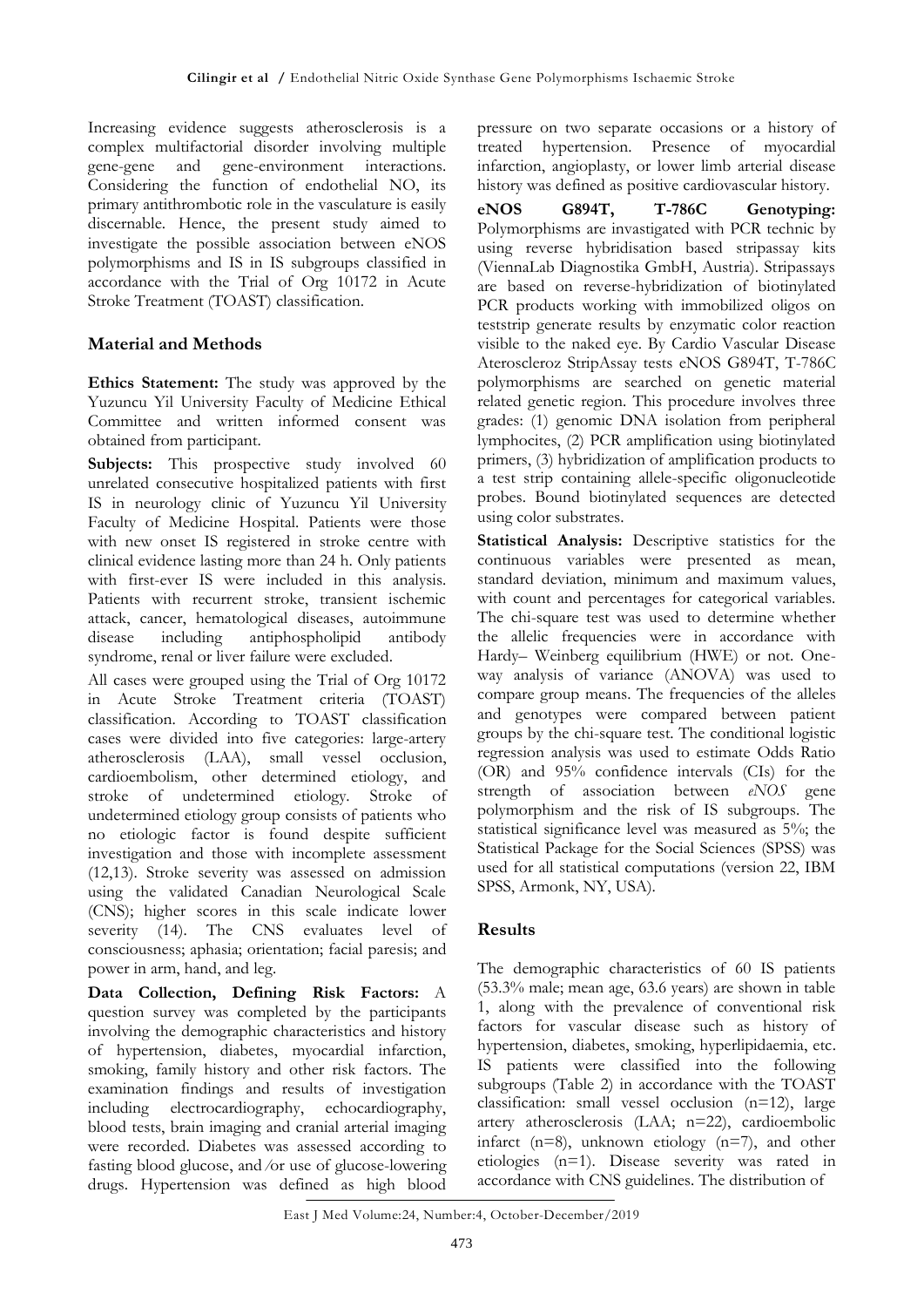| Characteristics                | $\mathbf n$ | $\frac{0}{0}$ |
|--------------------------------|-------------|---------------|
| Females / Males                | 28/32       | 46.7/53.3     |
| Hypertensives                  | 41          | 68.3          |
| Diabetics                      | 17          | 28.3          |
| Heart disease                  | 25          | 41.7          |
| $*TIA$                         | 5           | 8.3           |
| Atrial Fibrillation            | 9           | 15            |
| LDL-cholesterol >130           | 17          | 28.3          |
| Carotid Artery Atherosclerosis | 33          | 54.1          |
| Smokers                        | 25          | 41.7          |

**Table 1:** Demographic and clinical characteristics of ischemic stroke subjects

٭:Transient ischemic attack

**Table 2:** Distubution of the patients according to TOAST classification

|                                 | n(60) | $\frac{0}{0}$ |
|---------------------------------|-------|---------------|
| small vessel occlusion          | 12    | 20,0          |
| large-artery atherosclerosis    | 22    | 36,7          |
| cardioembolism                  | 18    | 30,0          |
| stroke of undetermined etiology |       | 11,7          |
| other determined etiology       |       |               |

CNS points of IS patients in accordance with TOAST classification is shown in table 3. Ten IS patients died during hospitalisation.

**Genotype Distributions:** All genotypes were found to be in Hardy-Weinberg equilibrium in study group. A significant difference was observed in the distribution of T786C (Table 4). *eNOS* -786TC (heterozygote) and *eNOS* -786CC (homozygote) genotypes were more frequent in the LAA subgroup (LAAS) than in other IS subgroups (p=0.03). In other words, the frequency of the C allele was increased in the LAAS (Table 4). There was no significant difference in the distribution of G894T among IS subgroups.

As shown in Table 5, T894 and C786 were considered rare alleles and their association with IS subgroups was also analysed using dominant and recessive models. Interestingly, logistic regression analyses revealed that the dominant model phenotype for the polymorphism in the promoter region (TC+CC) was a risk factor for LAAS, although this finding was not statistically significant (OR:2.68; p:=0.07; Table 5).

**Haplotype Analysis:** All potential haplotypes are designated by the allele at positions -786 and 894 table 6. Logistic regression analysis revealed that compared with other haplotypes, the 786C 894G haplotype was associated with an increased risk of LAA; however, this finding was not statistically significant (p=0.06; OR:2.77; Table 6).

#### **Discussion**

Atherosclerosis and thromboembolisms are major causes of morbidity and mortality worldwide. Increasing evidence indicates that several genetic polymorphisms are risk factors for the progression and for complications of these diseases. Polymorphisms in *eNOS*, responsible for the production of endothelial NO an important arterial vasodilator, can determine pathogenesis, and predisposition to atherosclerosis.

Endothelium-derived NO plays several predominant roles in arteries, including inhibition of endothelial adhesion of platelets and leukocytes, endothelial vasodilation, and inhibition of the formation of oxidized low-density lipoprotein to prevent atherogenesis (15,16)

In the present study, we investigated the association between two *eNOS* gene polymorphisms and IS in IS patients classified into subgroups in accordance with TOAST classification. Previous studies have reported that individuals with *eNOS* polymorphisms are susceptible to cardiovascular diseases; however, the correlation between *eNOS* polymorphisms and susceptibility to stroke is unclear. The present results report an association between LAAS in IS and *eNOS* T786C. The frequency of C allele of *eNOS* T-786C polymorphism was significantly higher in the LAAS subgroup than in other IS subgroups. Furthermore,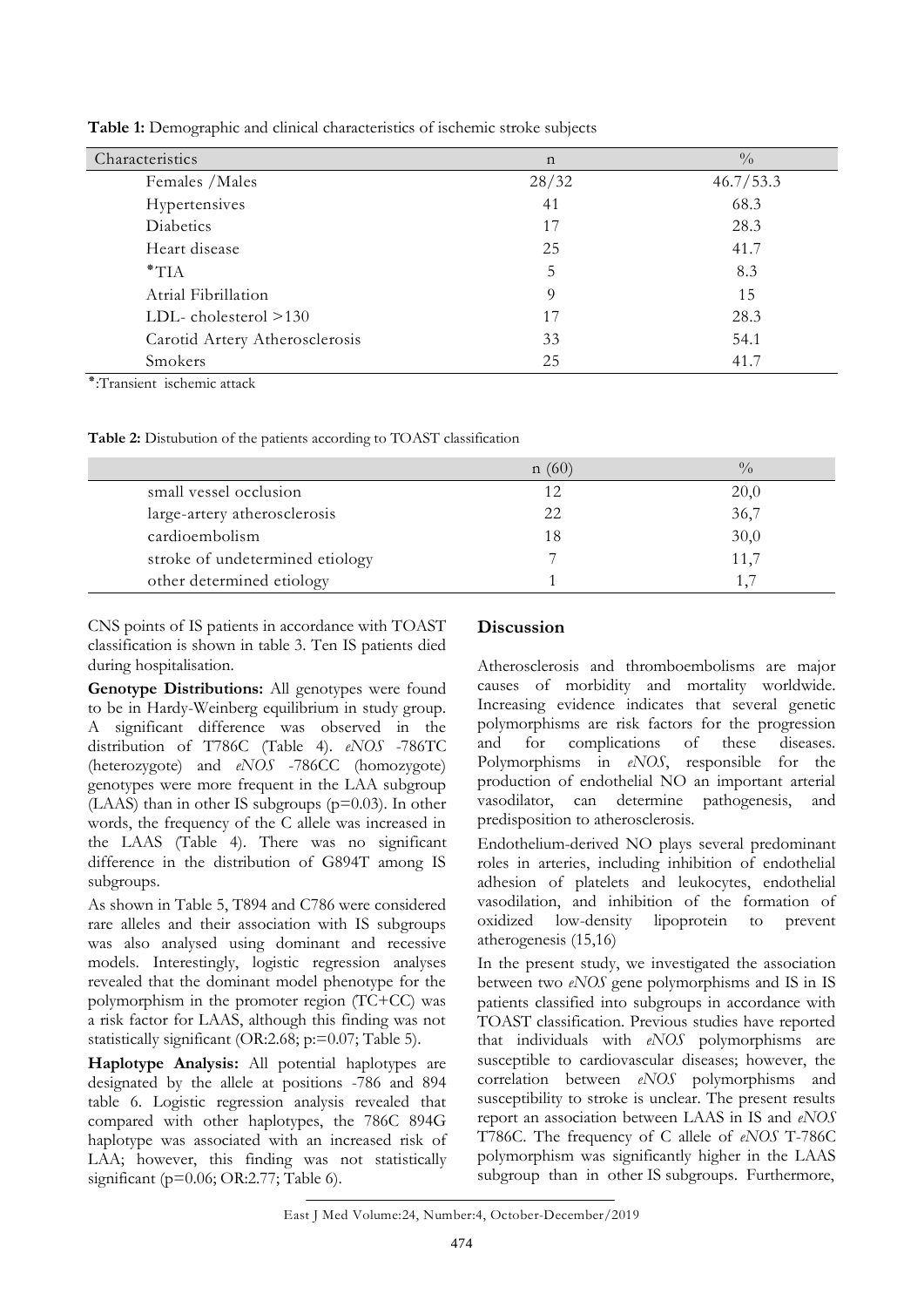|                | n  | Mean | SD(±)     |
|----------------|----|------|-----------|
| <b>SVO</b>     | 12 | 8,87 | 1,860     |
| LAA            | 22 | 6,68 | 3,084     |
| Cardioembolism | 8  | 6,88 | 3,393     |
| <b>SUE</b>     | ⇁  | 3,00 | 3,640     |
| ODE            |    | 9,00 | $\bullet$ |
| Total          | 60 | 6,79 | 3,372     |

**Table 3:** Canadian Neurologic Scala values to TOAST classification

SVO: small vessel occlusion LAA: large-artery atherosclerosis SUE: stroke of undetermined etiology ODE: other determined etiology

**Table 4:** eNOS T786C genotype distribution in ischemic stroke subgroups

|                 | LAA            | <b>SVO</b>        | Cardio embolism | ODE     | SUE     | <b>TOTAL</b>   |
|-----------------|----------------|-------------------|-----------------|---------|---------|----------------|
|                 | $n(^{0}/_{0})$ | $n(^{0}/_{0})$    | $n(^{0}/_{0})$  | $N(\%)$ | $N(\%)$ | $n(^{0}/_{0})$ |
| Wild type TT    | 8(36,4)        | 7(58,3)           | 14 (77,8)       |         | 2(28,6) | 31(51,7)       |
| Heterozygote TC | 9(40,9)        | 4(33,3)           | 4(22,2)         |         | 4(57,1) | 21(35,0)       |
| Homozygote CC   | 5(27,2)        | 1(8,3)            |                 | 1(100)  | 1(14,3) | 8(13,3)        |
| TOTAL           | 22 (100)       | (100)<br>$12^{-}$ | 18 (100)        | (100)   | 7 (100) | 60(100)        |

LAAS: Large-artery atherosclerosis SVO: small vessel occlusion ODE: other determined etiology SUE: stroke of undetermined etiology

logistic regression analysis revealed that T786C increases the risk of LAAS; however, this finding is not statistically significant.

Larger epidemiological studies have attempted to determine the association between T786C and susceptibility to IS; however, the results are inconsistent (17). A meta-analysis by Niu et al. reported that T786C was significantly associated with IS in Asian populations, rather than in Caucasians and blacks (18), while that by Liu et al. suggested that T786C may alter the risk of IS in all analysed ethnic groups (17); however, that by Guo et al. suggested that *eNOS* T786C is not a risk factor for IS for both Asians and Caucasians (19).

Despite conflicting data in the literature regarding the association of *eNOS* polymorphisms and IS, our results are consistent with the role of endotheliumderived NO in atherogenesis. eNOS-synthesised NO exerts an atheroprotective effect (20). T786C was previously reported to be associated with lower eNOS mRNA and serum nitrite/nitrate levels and with an increased risk of stroke (21,6). It is well-established that endothelial dysfunction potentiates atherogenesis, concurrent with our findings, wherein the -786C allele appears more frequently in the LAAS subgroup than in other subgroups. Findings of Salimi et al are concurrent with the present findings, wherein the frequency of the C allele in individuals with T786C polymorphism is higher in coronary artery disease patients than in controls (22). On the contrary, Jaramillo et al. suggested that eNOS T786C was not

associated with coronary artery disease in Chilean individuals (23). Reduced NO production is associated with vascular dysfunction and smooth muscle cell proliferation in the arterial endothelium, thereby resulting in the pathogenesis of atherosclerosis (24). Further analysis of eNOS polymorphisms in IS subgroups is required, which would yield more consistent results.

Numerous studies have supported the possible association between eNOS G894T and IS (25,26,19). eNOS G894T in exon 7 renders eNOS more susceptibility to degradation and cleavage (27,28) and is associated with reduced NO synthesis and endothelial dysfunction (29).

Another important finding of the present study is that G894T distribution was not significantly different among all IS subgroups. Kumar et al. suggest that eNOS G894T is an important risk factor for IS, specially for LAAS in IS in the North Indian population (24). Furthermore, Campedelli reported that the GG genotype is associated with greater susceptibility to atherosclerosis (30). Moreover, Abdel-Aziz et al. recently reported that the TT genotype of *eNOS* Glu298Asp is an independent risk factor for premature coronary artery disease in Egyptians (31). The present results do not support these findings, since there are several potential explanations for the differences in these associations among different populations. For instance, Zhang et al. reported that people from different ethnicities, with the same genotype, might have different, even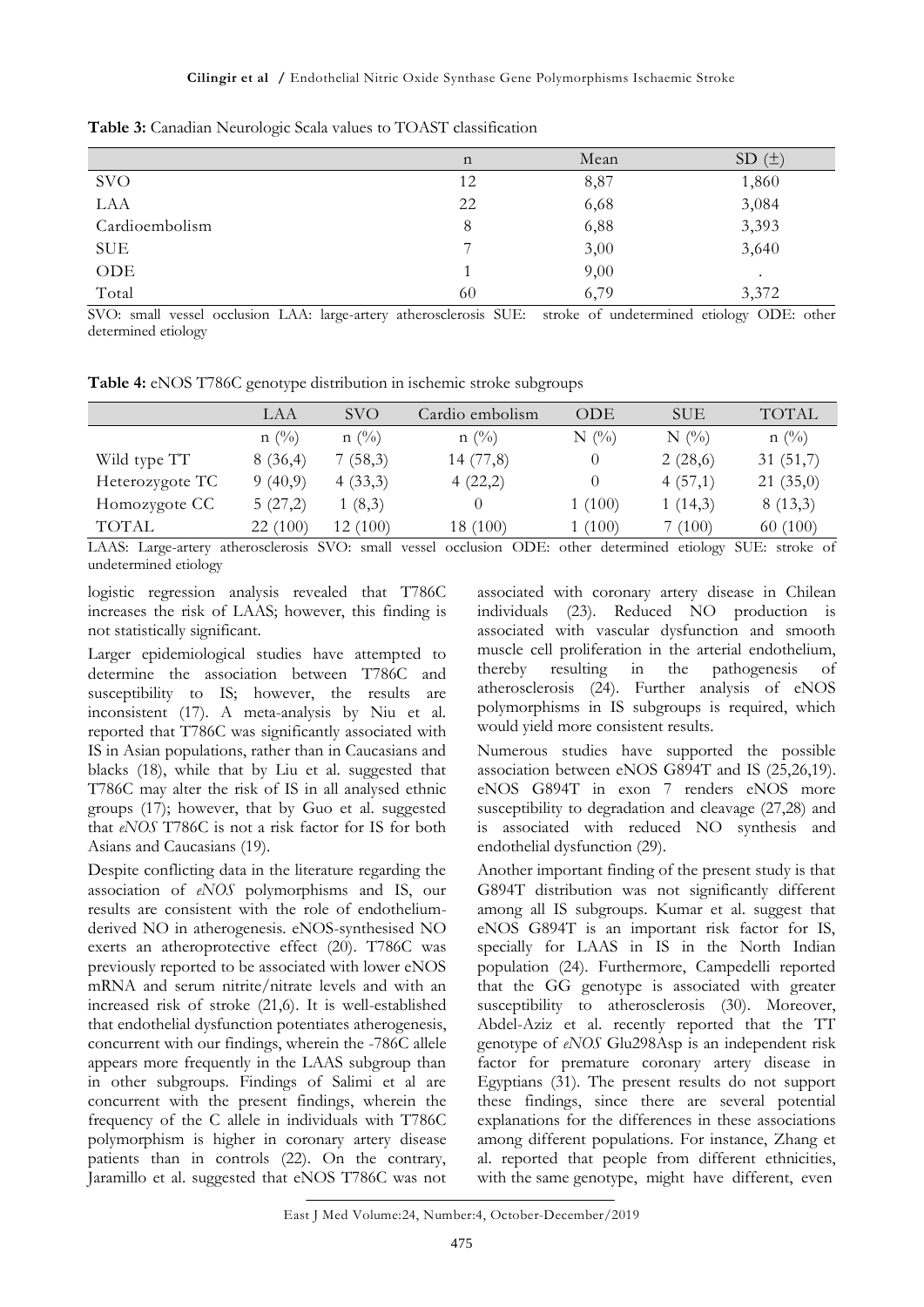| Recessive and dominant models | P     | OR $(95\% \text{ CI})$ |
|-------------------------------|-------|------------------------|
| eNOS 786C recessive           |       |                        |
| $CC$ vs $TT+TC$               | 0,103 | $3,43$ $(0,73-16,07)$  |
| eNOS 786Cdominant             |       |                        |
| TT vs TC+CC                   | 0,071 | $2,68$ (0,90-7,94)     |
| eNOS 894T recessive           |       |                        |
| TT vs GG+GT                   | 0,616 | $0,556(0,54-5,69)$     |
| eNOS 894T dominant            |       |                        |
| GG vs GT+TT                   | 0,282 | $1,80(0,62-5,33)$      |
|                               |       |                        |

**Table 5:** Association of eNOS polymorphisms recessive and dominant models with LAAS

**Table 6:** Association of eNOS haplotypes with LAAS

| Haplotype | P     | OR $(95% CI)$        |
|-----------|-------|----------------------|
| 786C/894T | 0,100 | $2,59(0,81-8,22)$    |
| 786C/894G | 0,061 | $2,77(0,94-8,19)$    |
| 786T/894T | 0,815 | $1,14(0,36-3,57)$    |
| 786T/894G | 0.599 | $0,68$ $(0,16-2,85)$ |

inverse, susceptibility to the same diseases, e.g., the ACE DD genotype, as they reported, was associated with a 2.20-fold risk of IS when compared with two other genotypes in Asians; however, the ACE DD genotype was not associated with the increased risk of IS in Caucasians (32).

After identification of the susceptibility haplotypes 786C+894T, 786C+894G, 786T+894T, and 786T+894G, regression analysis comparing the LAAS subgroup and the other IS subgroups revealed no significant difference; however, the 786C+894G haplotype tended towards statistical significance.

The pathogenesis of arterial thrombotic disease is complex and involves multiple genetic and environmental factors related to atherosclerosis and thrombosis, as well as their interaction. Consistent with the important role of NO in endothelial regulation, further analysis of *eNOS* polymorphisms in IS subgroups is required. This study was limited by its small sample size, which deters the deduction of any significant conclusions to be extrapolated to the population. However, our results have important implications, suggesting that *eNOS* polymorphisms may increase the risk of vascular disease among different IS subgroups.

This study has a number of limitations worthy of discussion. It was underpowered to generalize the current study findings to all population because of the limited number of patients. Moreover this study was restricted to a single geographical region within a single country therefore caution must be exerted in evaluating the study findings particularly in countries other than Turkey.

In conclusion, the present results indicate that eNOS T786C is a risk factor for LAAS in IS. Further studies with larger sample sizes and heterogeneous populations are required for independent validation. Our findings may facilitate further, more detailed studies on polymorphisms in etiologic subgroups of IS rather than the disease in its entirety.

**Conflict of Interest:** The authors declare that they have no conflict of interest.

## **References**

- 1. Brass LM, Isaacsohn JL, Merikangas KR, et al. A study of twins and stroke. Stroke 1992; 23: 221-223.
- 2. Faraci FM, Brian JE JR. Nitric oxide and the cerebral circulation.Stroke 1994; 25: 692-703.
- 3. Yogo K, Shimokawa H, Funakoshi H, et al. Different vasculoprotective roles of NO synthase isoforms in vascular lesion formation in mice. Arterioscler Thromb Vasc Biol 2000; 20: 96-100.
- 4. Nakayama M, Yasue H, Yoshimura M. T-786C Mutation in the flanking region of the endothelial nitric oxide synthase gene is associatedwith coronary spasm. Circulation 1999; 99: 2864-2870.
- 5. Howard TD, Giles WH, Xu J, et al. Promoter polymorphims in the nitric oxide synthase 3 gene are associated with ischemic stroke susceptibility in young black women. Stroke 2005; 36: 1848-1851.
- 6. Jo I, Moon J, Yoon S. İnteraction between-786tc polymorphism in the endothelial nitric oxide synthase gene and smoking for myocardial infarction in korean population. Clin Chim Acta 2006; 365: 86- 92.
- 7. Poirier O, Mao C, Mallet C, et al. Polymorphisms of the endothelial nitric oxide synthase gene no